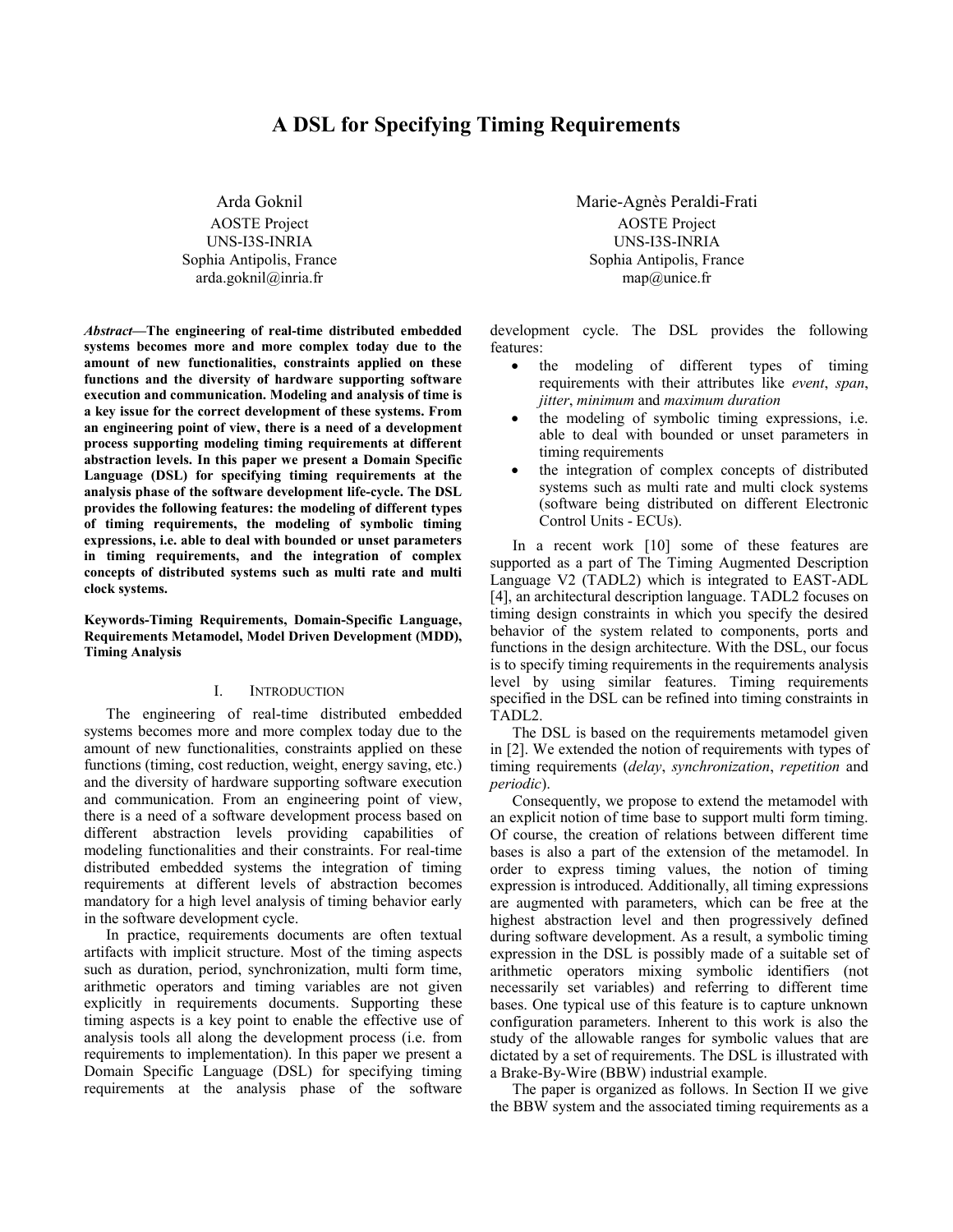running example. Section [III](#page-1-1) presents the metamodel for timing requirements. In Section [IV,](#page-4-0) we explain the part of the metamodel for timing expressions. Section [V](#page-6-0) gives the details of the modeling environment for the DSL. Section [VI](#page-6-1) gives the related work. In Section [VII,](#page-7-0) we conclude the paper.

### <span id="page-1-0"></span>II. EXAMPLE OF A BRAKE-BY-WIRE APPLICATION

We use the requirements of a distributed Brake-By-Wire (BBW) application with anti-lock braking functionality in order to illustrate the DSL. The brake-by-wire application is one of the validator proposed by Volvo Technology in TIMMO-2-USE project [\[12\].](#page-8-3)

The BBW is composed of two mains functions. First a brake controller reads wheel speed sensors and a brake pedal sensor. The brake controller computes the desired brake torque to be applied to the wheels. In addition to this basic brake controller functionality, a second function ABS (Anti blocking System) adapts the brake force on each wheel if the speed of one wheel is significantly smaller than the estimated vehicle speed. In this case, the brake force is reduced on that wheel until it regains speed that is comparable with the estimated vehicle speed. The ABS takes as input the sensor values on each wheel and the estimated vehicle speed. The following is one of the timing requirements for the BBW system about the delay between the brake pedal activation and the brake actuation.

*TR1: There is a delay which is measured from the brake pedal stimulus to the brake response. Here, the activation of the brake pedal is the stimulus and the brake actuation is the response. The delay is bounded with a minimum value of X ms and a maximum value of Y ms.*

The minimum and maximum values of the delay are unset. The timing requirement *TR1* will be refined and associated with functions in the design that cover sensor acquisition, brake controller, ABS and Brake Actuation where the values are supposed be set.

The second requirement is about the period of the wheel sensor acquisition.

*TR2: The acquisition of wheel sensors must be done periodically every 10 ms.*

*TR2* specifies an event (the acquisition of a wheel sensor) which must occur periodically. The timing value for the wheel sensor acquisition is already set in the analysis level.

*TR3: First and last wheel brake actuations must follow each other not more than 5 ms.*

Since every wheel has its own brake in the vehicle, there will be four brake actuations when the driver activates the brake pedal. Among these four brake actuations, the last one must follow the first one not more than 5 ms.

The following is a timing requirement about the delay between the brake pedal sensor acquisition and the brake controller activation.

*TR4: There is a delay which is measured from the brake pedal sensor acquisition to the activation of the brake controller. The minimum and maximum values of the delay are forty percent of the minimum and maximum values of the delay requirement in TR1.*

The minimum and maximum values of the delay in *TR4* are expressed as percentages of the minimum and maximum values in *TR1*. However, we do not know the exact values in *TR4* since the values in *TR1* are unset.

The wheel sensors can be reset in case of malfunctioning. For the accuracy of the sensor measurements the duration between two resets should not be more than 60 seconds. The following is the timing requirement for the wheel sensor resets.

*TR5: The wheel sensors might be reset. The duration between two resets of the same wheel sensor should be less than 60 seconds in worst case.*

The hardware platform of the vehicle consists of sensors/actuators and computing parts (see [Figure 1](#page-1-2) with five electronic control units connected by a communication bus). Each ECU has its own timing reference (time base), which is not necessarily (well) synchronized with the other one and the communication between them is still mainly asynchronous (despite the existence of time triggered buses). Such potential drifts between time bases of computing hardware parts (ECU clocks) or latencies in communication parts (bus, memory access, etc.) could be specified in the requirements analysis.



Figure 1. Hardware Platform for the Brake-By-Wire Application

<span id="page-1-2"></span>Each brake has its own *ECU* (*ECU1*, *ECU2*, *ECU3* and *ECU4*) and the pedal has *ECU5*. The differences among these ECUs are specified in the following requirements.

*TR6: The clock of ECU5 has a drift of 0.02 millisecond for each second compared to the universal time.* 

*TR7: The clock of ECU5 goes 2 times faster than the clock of ECU 1 to 4.*

*TR6* and *TR7* state that each ECU should have its own timing reference and these timing references have some time differences like drift.

### <span id="page-1-1"></span>III. REQUIREMENTS METAMODEL FOR TIMING **REQUIREMENTS**

The DSL is based on the requirements metamodel given in [\[2\].](#page-8-2) In [\[2\],](#page-8-2) we focus on requirements and their relations from a traceability perspective. We aim at improving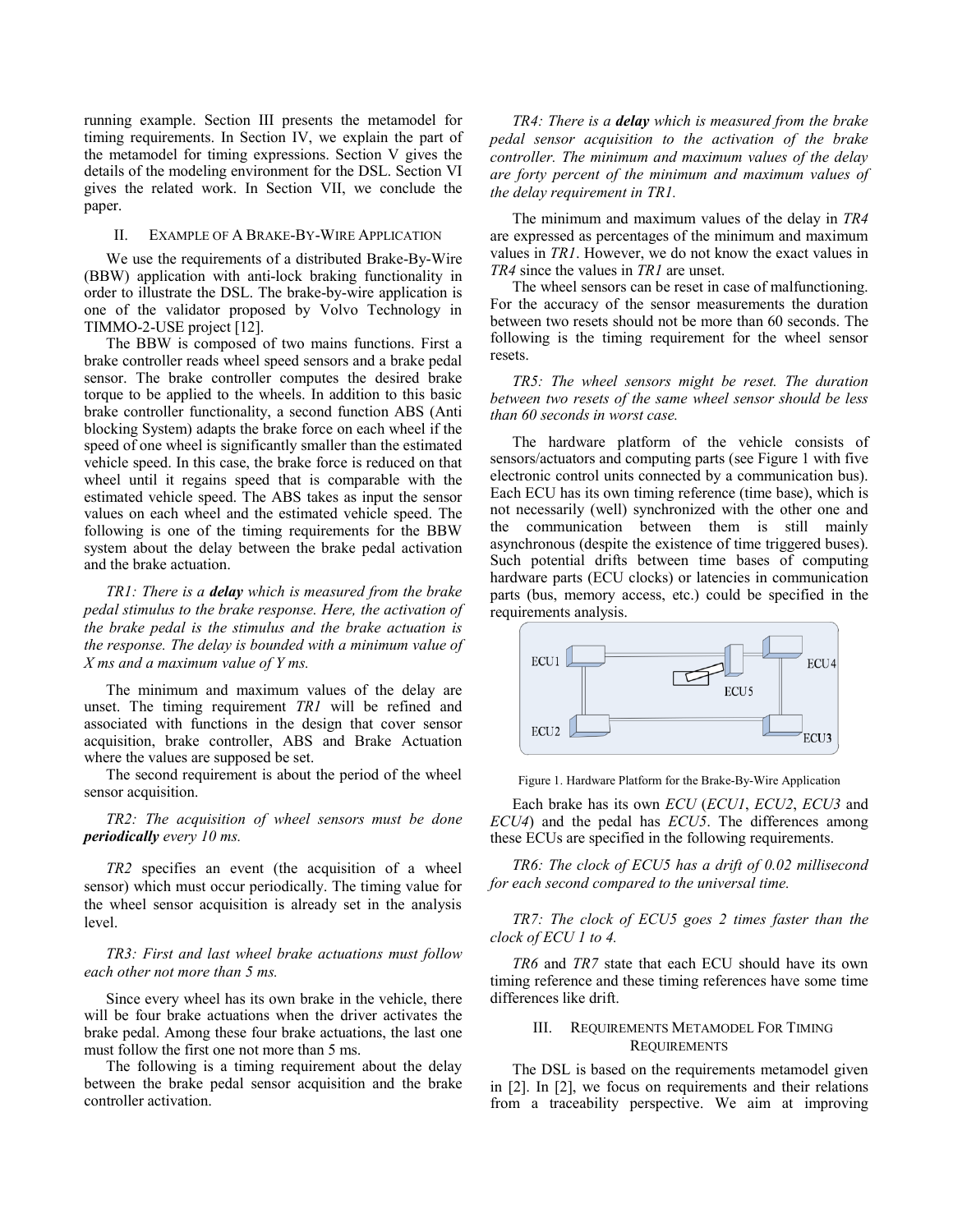requirements relations by assigning relation types and defining their semantics. The semantics of the relations is based on first-order logic (FOL). We use the formalization for consistency checking of the relations and inferencing [\[2\].](#page-8-2)

[Figure 2](#page-2-0) gives the metamodel of the DSL which is an extension of the requirements metamodel in [\[2\]](#page-8-2) for timing requirements. In the DSL metamodel, requirements are captured in a requirements model. A requirements model contains requirements and their relationships. Based on [\[7\],](#page-8-4) we define a *requirement* as follows.

**Definition 1.** *Requirement:* A requirement is a description of a system property or properties which need to be fulfilled.

A requirement has a unique *identifier* (ID), *name*, *textual description*, *priority*, *rationale*, and *status*. A system property can be a certain functionality or any quality attribute. In this respect, the *Requirement* entity in the metamodel can be used to model both functional and nonfunctional requirements.

We identified five types of relations: *requires*, *refines*, *partially refines*, *contains*, and *conflicts* (see [\[2\]](#page-8-2) for the informal definition of the relations and their formal semantics in first-order logic). Please note that our focus in this paper is not the relations between timing requirements.

In the metamodel, a *timing requirement* is a specialization of a *requirement*. Based on *Definition 1*, we define a *timing requirement* as follows.

**Definition 2.** *Timing Requirement:* A timing requirement is a description of a property or properties about the desired **timing behavior** of **real-time** systems which needs to be fulfilled by system events.

The DSL supports four types of timing requirements: *Delay Requirement*, *Synchronization Requirement*, *Repetition Requirement*, and *Periodic Requirement*.

Other types of timing requirements identified as timing constraints in the design level could be included in the DSL such as *Burst Requirement*, *Arbitrary Requirement*, *Reaction Requirement* and *Sporadic Requirement*. However, these requirements describe more complicated system properties mainly identified as design constraints. In the DSL, we consider mainly basic requirements which can be identified as system properties (quality attribute) in the analysis level.

The timing behavior described by a timing requirement needs to be fulfilled by system events. We define an *event* as follows.

**Definition 3.** *Event*: An event stands for all forms of identifiable state changes that are possible to constrain with respect to timing.

For instance, breaking the pedal, acquisition of the wheel sensors and actuating wheel brakes can be identified as state changes in the Brake-By-Wire application.



<span id="page-2-0"></span>Figure 2. Requirements Metamodel for Timing Requirements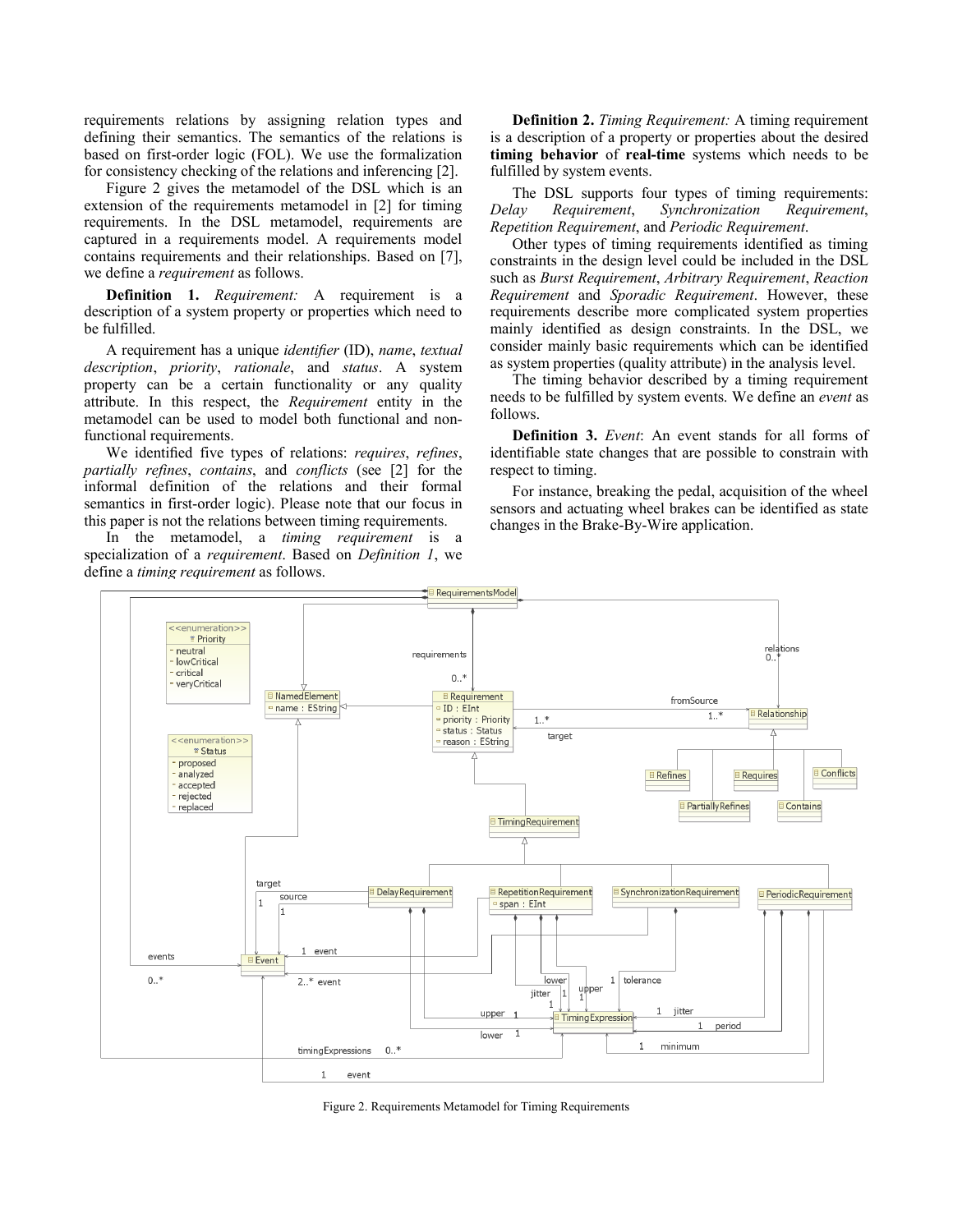One of the timing requirements is the delay requirement. We describe a *delay* requirement as follows.

**Definition 4.** *Delay Requirement*: A delay requirement describes how occurrences of an event called *target* are placed relative to each occurrence of an event called *source*.

Every instance of *source* must be matched by an instance of *target*, within a time window starting at *lower* and ending at *upper* time units relative to the source occurrence (see *upper* and *lower* for *DelayRequirement* in [Figure 2\)](#page-2-0).

The *TC1* timing requirement in Section [II](#page-1-0) is about the delay between the brake pedal stimulus and the brake response. We provide a textual concrete syntax for the DSL. Listing 1 gives the *TR1* timing requirement with the textual concrete syntax.

```
1 RequirementsModel BBW {
\frac{2}{3}Event brakePedalActivation { }
4 Event firstWheelBrakeActuation { }
5 
6 DelayRequirement dr1 \{<br>7 ID = 1
7 ID = 1<br>8 priorit
8 priority neutral<br>9 status analyzed
         status analyzed
10 
11 source brakePedalActivation
12 target firstWheelBrakeActuation
13 
14 lower = X15 upper = Y16 
17 } // end of the dr1 delay requirement
18
```
Listing 1 Delay Requirement for Brake Actuation

We set the attributes ID, priority and status as '*1*', '*neutral*' and '*analyzed*' (see line 7-9). The brake pedal activation is defined as an event (see line 3). Since there is one brake for each wheel in a vehicle, we define a single event for one of the wheels (see line 4). Please note that for other three wheels we should specify three similar delay requirements with three similar events. For the source and target events, the delay requirement *dr1* has the attributes *lower and upper* which are equal to the variables *X* and *Y* respectively (see lines 14 and 15). The variables are variable timing expressions which are explained in detailed in Section [IV.](#page-4-0)

Another timing requirement is the *synchronization* requirement which we describe as follows.

**Definition 5.** *Synchronization Requirement*: A synchronization requirement describes how tightly the occurrences of a group of events follow each other.

There must be a sequence of time windows of width *tolerance*, such that every occurrence of every event in *events* belongs to at least one window, and every window is populated by at least one occurrence of every event (see *tolerance* and *events* for *SynchronizationRequirement* in [Figure 2\)](#page-2-0).

The *TR3* timing requirement in Section [II](#page-1-0) is about the maximum tolerated time difference between the first and last

wheel brake actuation. Listing 2 gives the *TR3* timing requirement as a synchronization requirement in our DSL.

| 1                       | Event second Wheel Brake Actuation { }             |
|-------------------------|----------------------------------------------------|
| $\overline{\mathbf{c}}$ | Event third Wheel Brake Actuation $\{\}$           |
| 3                       | Event fourthWheelBrakeActuation { }                |
| 4                       |                                                    |
| 5                       | SynchronizationRequirement sr1 {                   |
| 6                       | $ID = 2$                                           |
| 7                       | priority neutral                                   |
| 8                       | status analyzed                                    |
| 9                       |                                                    |
| 10                      | events first Wheel Brake Actuation.                |
| 11                      | second Wheel Brake Actuation,                      |
| 12                      | thirdWheelBrakeActuation.                          |
| 13                      | fourth Wheel Brake Actuation                       |
| 14                      |                                                    |
| 15                      | tolerance $= (5.0 \text{ ms on universal time})$   |
| 16                      |                                                    |
| 17                      | $\}$ // end of the sr1 synchronization requirement |
| 18                      | .                                                  |

Listing 2. Synchronization Requirement for Brake Actuation

The brake actuation is defined for each wheel as an event (see lines 1-3 in Listing 2 and see line 4 in Listing 1). For these events, the synchronization requirement *sr1* has the attribute *tolerance* which is a value timing expression (see line 15). Please note that value timing expressions will be explained in detailed in Section [IV.](#page-4-0)

The third timing requirement is the repetition requirement in which we can specify the distribution of system state changes. We describe a *repetition* requirement as follows.

**Definition 6.** *Repetition Requirement*: A repetition requirement describes the distribution of a single event.

Every sequence of *span* occurrences of event must have a length of at least *lower* and at most *upper* units (see *lower*, *upper* and *span* for *RepetitionRequirement* in [Figure 2\)](#page-2-0).

Listing 3 gives the *TR5* timing requirement as a repetition requirement.

```
1 Event firstWheelSensorReset { }
\frac{2}{3}3 RepetitionRequirement rp1 {<br>\text{ID} = 3ID = 35 priority neutral
6 status analyzed
\begin{array}{c} 7 \\ 8 \end{array}event firstWheelSensorReset
9 
10 span = 1
11 lower = (0.0 \text{ ms on universal time})12 upper = (60.0 \text{ second on universal time})13 jitter = (0.0 \text{ ms on universal time})14 
15 } // end of the rp1 repetition requirement
16 …
```
#### Listing 3. Repetition Requirement for Sensor Reset

The *rp1* repetition requirement is given for only the sensor reset of the first wheel. The sensor reset of the first wheel is defined as an event (see line 1). *rp1* defines the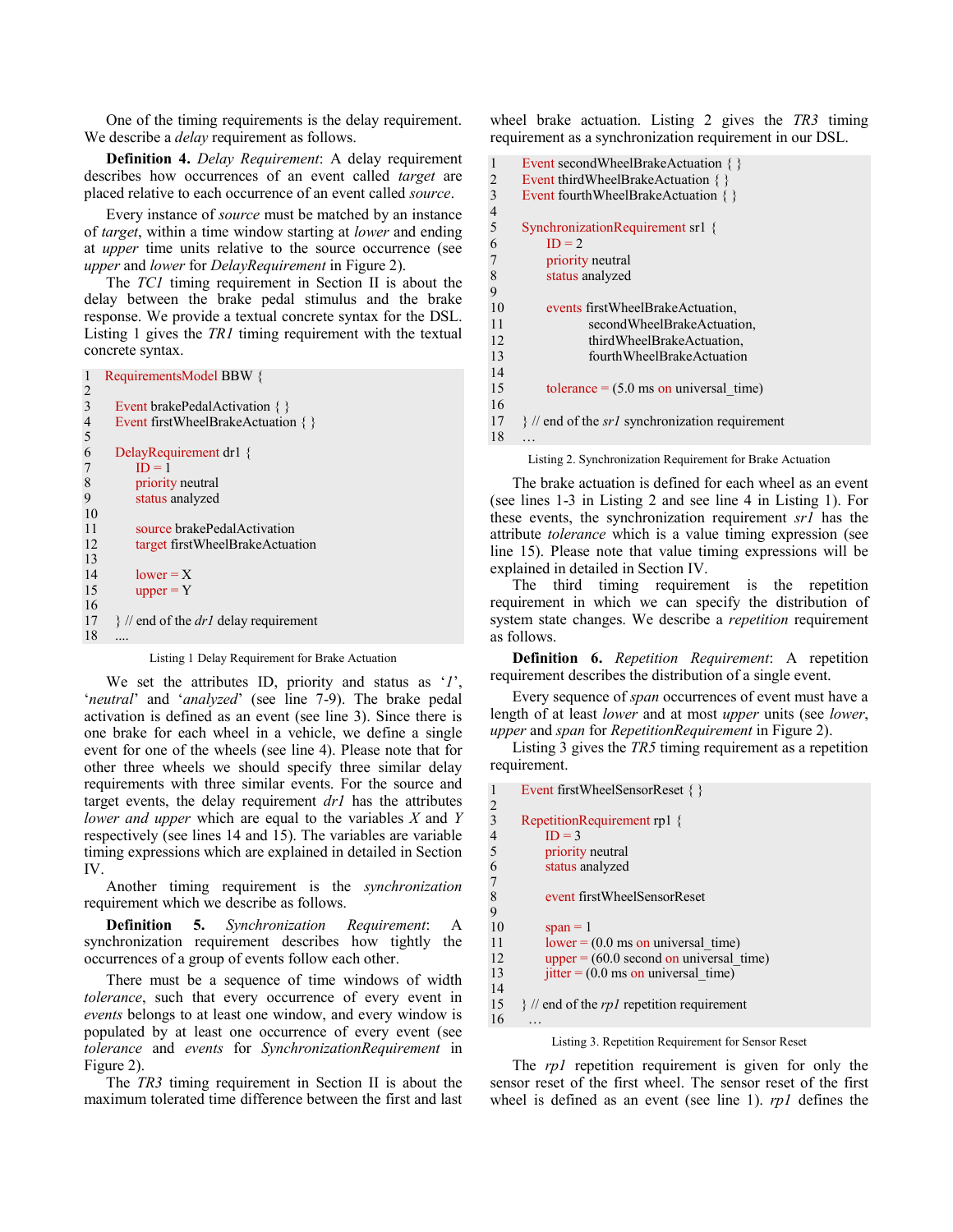upper limit of two occurrences of the sensor reset as 60 second. Since *TR5* does not state any *lower* or any *jitter*, we assume that the attributes *lower* and *jitter* are zero in Listing 3.

The repetition requirement does not specify any period. Periodic occurrences of an event are specified with a periodic requirement. We describe a *periodic* requirement as follows.

**Definition 7.** *Periodic Requirement*: A periodic requirement describes an event that occurs periodically.

Listing 4 gives the *TR2* timing requirement as a periodic requirement.

```
1 Event firstWheelSensorAcquisition { }
\frac{2}{3}3 PeriodicRequirement pr1 {<br>4 ID = 4
4 ID = 4<br>5 priority
           priority neutral
6 status analyzed
\begin{array}{c} 7 \\ 8 \end{array}event firstWheelSensorAcquisition
9 
10 period = (10.0 \text{ ms on universal time})11 minimum = (0.0 \text{ ms on universal time})12 jitter = (0.0 \text{ ms on universal time})13 
14 } // end of the pr1 periodic requirement
15 …
```
Listing 4. Periodic Requirement for Sensor Acquisition

The periodic requirement *pr1* specifies a period which is 10 ms for the acquisition of the first wheel sensor. The *period* attribute is considered as the upper limit for the periodicity. Since *TR2* does not state any *minimum* value or any *jitter*, we assume that the attributes *minimum* and *jitter* are zero.

# <span id="page-4-0"></span>IV. THE METAMODEL WITH TIMING EXPRESSIONS

In this section we introduce the notion of timing expression. One of the timing expressions is *Symbolic Timing Expression (STE)*. A STE is a way to specify parameterized expressions. In the metamodel, *TimingExpression* provides free variables, constants, values and operators to cover the need for symbolic parameterized timing expressions. *TimeBase* together with *Dimension*, *Unit* and *TimeBaseRelation* address the integration of complex concepts of distributed systems such as multi clock systems.

In Section [IV.A,](#page-4-1) we give the part of the metamodel for multi time base extension. Section [IV.B](#page-5-0) depicts the part of the metamodel in order to relate time bases to each other. In Section [IV.C,](#page-5-1) we introduce the timing expressions which are *symbolic timing expression*, *variable timing expression* and *value timing expression*.

### <span id="page-4-1"></span>*A. A Multi Time Base Extension of the Metamodel*

*RequirementsModel* contains *TimeBase* which represents a discrete and totally ordered set of instants (see [Figure 3\)](#page-4-2). An instant can be seen as an event occurrence called a "tick". It may represent any repetitive event in a system. Events may refer even to "classical" time dimension or to some evolution of a hardware part (rotation of crankshaft, distance, etc.). The type of *TimeBase* is *Dimension*. *Dimension* has a *kind* that represents the nature of *TimeBase*. Additionally, *Logical* can be used to define a logical time reference. Finally, *other* can be used for very specific applications.



Figure 3. Part of the Metamodel for Time Base and Dimension

```
1 Dimension physicalTime {
\begin{array}{ccc} 2 & \text{units} & \text{2} \\ 3 & \text{mic} \end{array}micros {factor 1.0 offset 0.0},
4 ms{factor 1000.0 offset 0.0 reference micros}
5 second{factor 1000000.0 offset 0.0 reference micros}
6 }
\begin{array}{cc} 7 & \text{kind Time} \\ 8 & \text{ } \end{array}8 }
9 
10 TimeBase universal time {
11 dimension physicalTime
12 precisionFactor 0.1
13 precisionUnit micros
14 }
15 
16 TimeBase ecu1 {
17 dimension physicalTime
18 precisionFactor 0.1
19 precisionUnit micros
20 \quad21
22 TimeBase ecu5 {
23 dimension physicalTime
24 precisionFactor 0.1
25 precisionUnit micros
26 }
27 …
```
Listing 5. Example of Dimension and TimeBase

*Dimension* defines the set of units that can be used to express duration measured on a given *TimeBase*. Each *Unit* relates to another unit to enable conversions. The *factor*, *offset* and *reference* attributes in *Unit* are used for such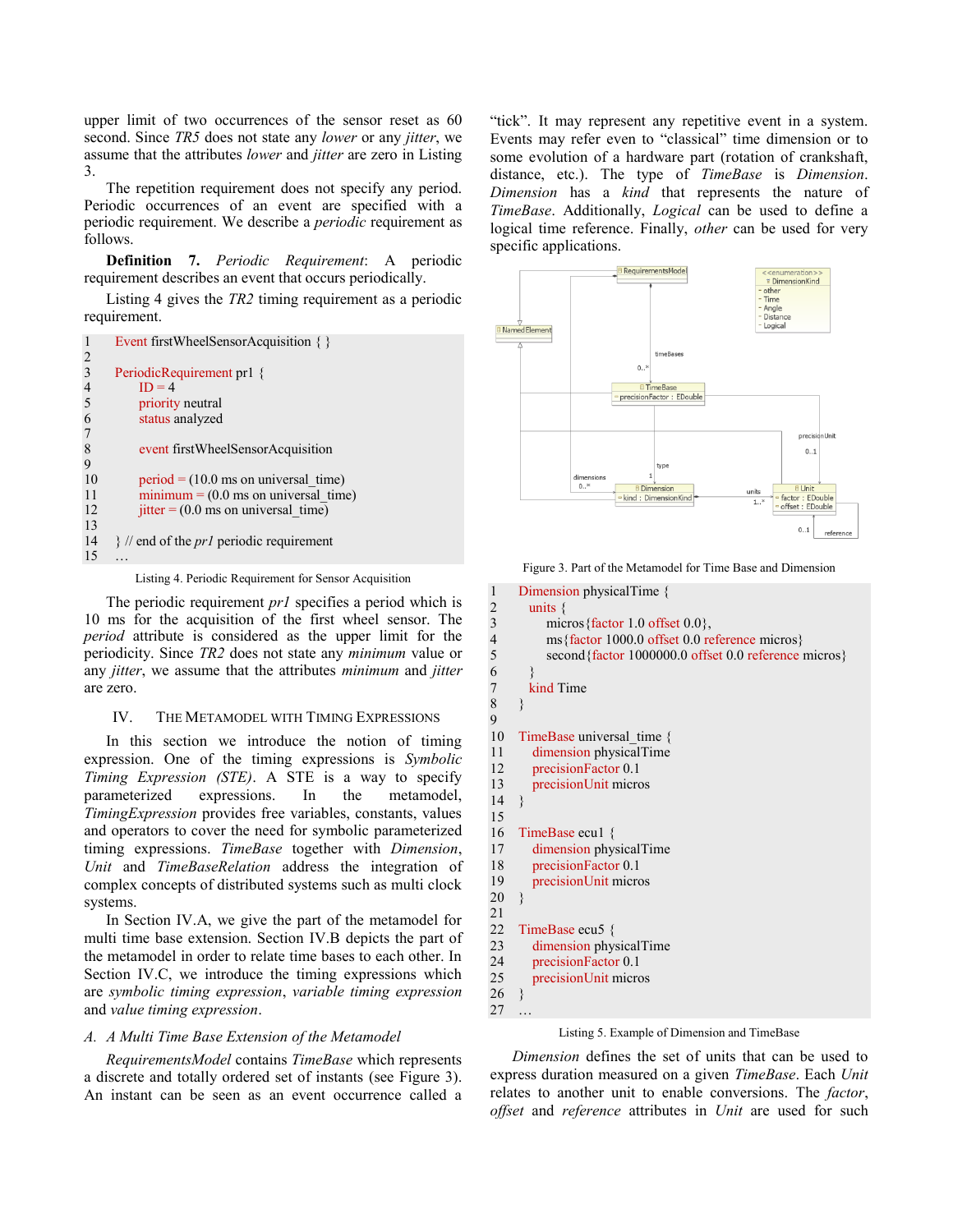conversions. Only linear conversions between units of the same dimension are allowed. As a unit conversion example, the unit *second = 1000\*millisecond* so *factor = 1000 and offset =0*.

Because *Timebase* is a discrete set of instants, a discretization step is specified with the *precisionFactor* attribute which relies on *precisionUnit*.

Listing 5 shows one *Dimension* and three *TimeBases* (*physicalTime*, *universal\_time*, *ecu1* and *ecu5*). For the *physicalTime* dimension, a list of units and attributes for their conversion expression are given.

To avoid the duplication in Listing 5 we do not show time base declarations for *ecu2*, *ecu3*, and *ecu4* (see ECUs in [Figure 1\)](#page-1-2).

#### <span id="page-5-0"></span>*B. TimeBase Relation*

As stated in the timing requirements *TR6* and *TR7* in Section [II,](#page-1-0) there are relations between time bases.

*TimeBaseRelation* (see [Figure 4\)](#page-5-2) is used to give equivalence between different time bases. More precisely, it specifies equality between the *left* and *right* timing expressions.



Figure 4. Part of the Metamodel for TimeBase Relations

```
1 TimeBaseRelation tbr1 {
2 (1.0 second on universal time) = (1.00002 second on ecu5)
3 } 
\frac{4}{5}5 TimeBaseRelation tbr2 {
6 (1.0 ms on ecu1) = (2.0 \text{ ms on } \text{eu1})7 }
8 …
```
Listing 6. Example of TimeBase Relation

Listing 6 shows the time base relations stated in *TR6* and *TR7* for the BBW example. As stated in *TR6*, *ecu5* has a drift of 0.02 millisecond for each second compared to the universal time. Also, the *ecu5 TimeBase* goes 2 times faster than *TimeBases* of *ecu1* to *4* (see *TR7* in Section [II\)](#page-1-0).

The timing requirements *TR6* and *TR7* become the time base relations *tbr1* and *tbr2* in Listing 6. To avoid the duplication, we do not show the time base relations between *ecu2*&*ecu5*, *ecu3*&*ecu5* and *ecu4*&*ecu5*.

### <span id="page-5-1"></span>*C. Timing Expression*

 $\frac{2}{3}$ 

*TimingExpression* stands for all terms that denote time values. There are three types of timing expressions: *ValueTimingExpression*, *VariableTimingExpression* and *SymbolicTimingExpression* (se[e Figure 5\)](#page-6-2).

The DSL is a declarative language. Therefore, we have only free variables, constants and values. *VariableTimingExpression* stands for free variables and constants. In *SymbolicTimingExpression*, the language integrates basic arithmetic and relation operators such as '*addition'*, '*subtraction'*, '*multiplication'*, '*greater than'*, and '*less than'* associated with timing values.

| Event brakePedalSensorAcquisition { }                         |
|---------------------------------------------------------------|
| Event brakeController { }                                     |
|                                                               |
| DelayRequirement dr2 {                                        |
| $ID = 5$                                                      |
| priority neutral                                              |
| status critical                                               |
|                                                               |
| source brakePedalSensorAcquisition                            |
| target brakeController                                        |
|                                                               |
| $lower = Z$                                                   |
| $upper = T$                                                   |
|                                                               |
| $\}$ // end of the <i>dr2</i> delay requirement               |
|                                                               |
| $var X$ ms on universal time<br>// Variable Timing Expression |
| // Variable Timing Expression<br>var Y ms on universal time   |
| // Variable Timing Expression<br>var Z ms on universal time   |
| // Variable Timing Expression<br>var T ms on universal time   |
|                                                               |
| 22<br>// Symbolic Timing Expression (STE)<br>$\{(X \le Y)\}\$ |
| 23 $\{(Z < T)\}\$<br>$\frac{1}{10}$ STE                       |
| 24 $\{(Z := 0.40 * X)\}\$ // STE                              |
| $\{(T := 0.40* Y)\}\$ // STE                                  |
|                                                               |
| $\}$ // end of the <i>BBW</i> requirements model              |
| Listing 7. Example Timing Expressions                         |
|                                                               |

There are some constraints for the metamodel which can be written in Object Constraint Language (OCL) [\[15\].](#page-8-5)

- The left hand side of *TimeBaseRelation* cannot be *SymbolicTimingExpression* with *Operator*. It can only be *VariableTimingExpression* or *ValueTimingExpression* with *Unit* and *TimeBase*.
- The right hand side of *TimeBaseRelation* cannot be *SymbolicTimingExpression* with a relation operator such as *Assignment* or *LessThan*. For instances, the following time base relation is not allowed: {(1 degree on crk angle) =  $(X \lt (5 \text{ ms on})$ universal  $time$ ). On the other hand, it is possible to have the following time base relation: {(1 degree on crk angle) =  $(X + (5 \text{ ms on universal time}))$ .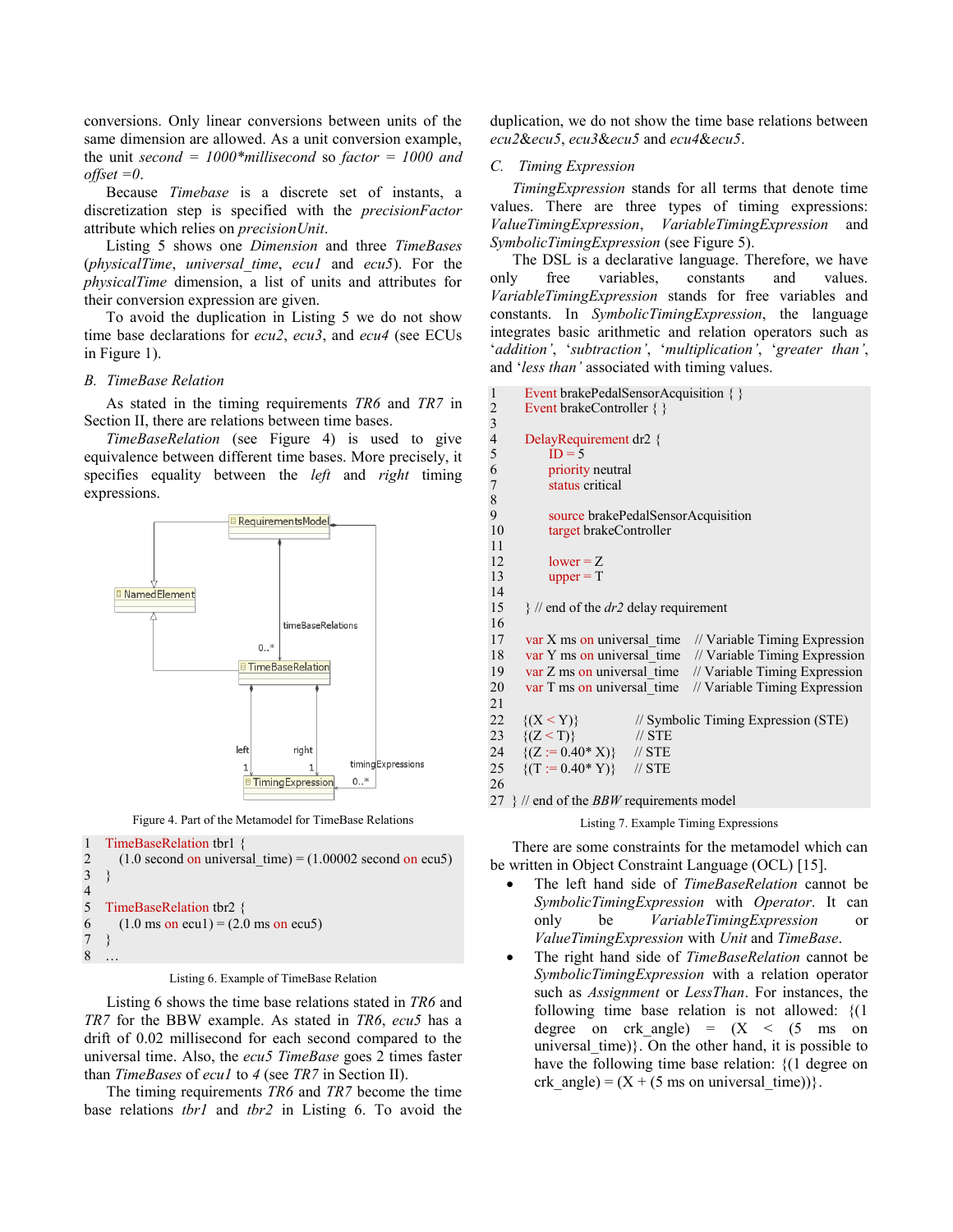

Figure 5. Part of the Requirements Metamodel for Timing Expressions

<span id="page-6-2"></span> The arithmetic operators cannot have right/left operands which are *SymbolicTimingExpression* containing any relation operator. For instance, the following symbolic timing expression is not valid:  $\{(X \leq (5 \text{ ms on universal time})) + Y)\}.$ 

Please note that *TimeBaseRelation* is different than the relation operator *Assignment*. Since we have only free variables and constants, the *Assignment* operator can be used only once for a variable in the left operand. The variable becomes a constant.

Listing 7 extends the *BBW* requirements model with examples of timing expressions. The *var* keyword is used for defining both free variables and constants. Free variables are useful for characterizing parameters in timing expressions and for referring to already existing timing expressions. *X* and *Y* are defined as free variables (see lines 17 and 18) and they are used in the *dr1* delay requirement (see Listing 1). We have two other free variables (*Z* and *T*) used for the lower and upper values of the *dr2* delay requirement. The upper and lower values of *dr2* are forty percent of the upper and lower values of *dr1* respectively (see the timing requirements *TR1* and *TR4* in Section [II\)](#page-1-0). The equations for the upper and lower values are given as symbolic timing expressions (see lines 24 and 25).

STE allows comparison of variables. For instance, *X* which stands for the lower value of *dr1* should be lower than *Y* which stands for the upper value of the same requirement (see line 22). Please note that different time bases can be used for different variables in the same relation or arithmetic operation.

# V. MODELING ENVIRONMENT FOR THE DSL

<span id="page-6-0"></span>We have an editor for the DSL that supports textual concrete syntax. The metamodel is implemented with *ecore* [\[6\]](#page-8-6) in Eclipse Modeling Framework (EMF). Textual concrete syntax is generated by using *Xtext* [\[16\]](#page-8-7) which is a framework/tool for development of textual domain specific languages.

### VI. RELATED WORK

<span id="page-6-1"></span>Most of the approaches in the literature consider timing requirements as constraints in the design level. EAST-ADL [\[4\]](#page-8-1) and AUTOSAR [\[5\]](#page-8-8) support timing design constraints for automotive domain.

AUTOSAR [\[3\]](#page-8-9) [\[5\]](#page-8-8) is able to express requirements based on a unique and implicit time base. Timing constraints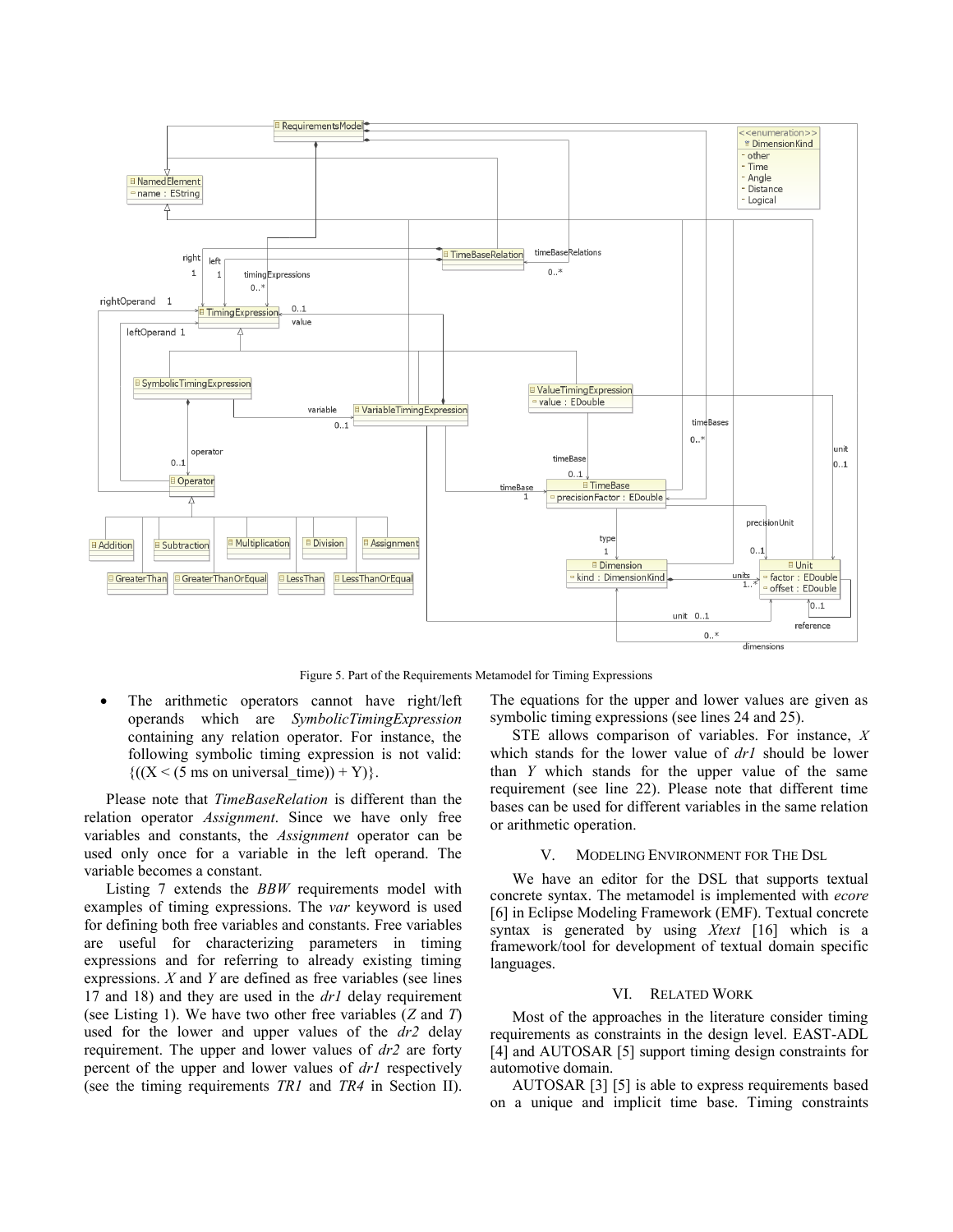cannot be parameterized so that they can only be specified later in the development process. They are not amenable to cover complex arithmetic timing expressions.

EAST-ADL [\[4\]](#page-8-1) and AUTOSAR [\[5\]](#page-8-8) have only two implicit time bases from two dimensions and cannot express any other time bases (distance, temperature, etc.). AUTOSAR allows modeling units of different nature (ms, s, °, etc.). The relation between these units is a multiplication factor that should be expressed for each timing expression.

In a recent work [\[10\]](#page-8-0) we propose The Timing Augmented Description Language V2 (TADL2) which supports most of the features provided in the DSL. However, TADL2 focuses on timing design constraints in which you specify the desired behavior of the system related to components, ports and functions in the architecture. It is integrated to EAST-ADL.

Klein and Giese [\[9\]](#page-8-10) present Timed Story Scenario Diagrams (TSSD), a visual notation for scenario specifications that takes structural system properties into account. TSSD allows designers to specify structural and temporal properties in a comprehensible manner. It provides conditional timed scenarios describing the partial order of specific structural design configurations. It is possible to specify *Time Constraints* which allow setting *lower* and *upper* bounds for delays in these scenarios. Zschaler [\[11\]](#page-8-11) presents QML/CS, a specification language that is used to model non-functional properties of components and component-based software systems including response time. Alfonso et.al. [\[1\]](#page-8-12) present VTS, a visual language to define complex event-based requirements like freshness, bounded response, and event correlation. In VTS, an event does not have to refer to a structural design entity. Therefore, in VTS, it is possible to describe the requirements in the analysis level independent from the design of the system. On the other hand, VTS does not support different time units coded as time bases and relations between these time units. Aagedal [\[14\]](#page-8-13) presents a general modelling language for Quality of Service (QoS). The presented modelling language is based on enterprise architecture modeling. It uses a time model where different clocks can be defined. These clocks are related to the chosen standard clock with skew, drift and offset. They are indirectly related to each other via the chosen standard clock.

# VII. CONCLUSION

<span id="page-7-0"></span>This paper presents a domain specific language for specifying timing requirements of real-time embedded systems in the requirements analysis level. Types of timing requirements, time bases, time base relations and parameterized timing expressions are parts of the DSL. The language is illustrated with a BBW example.

The DSL currently supports four types of timing requirements (Delay Requirement, Synchronization Requirement, Repetition Requirement, and Periodic Requirement). It is not an arbitrary selection of timing requirements for which we have provided language constructs. In the DSL, we consider mainly basic requirements which can be identified as system properties (quality attribute) in the analysis level. Other types of timing

requirements could be included in the DSL such as Burst Requirement and Arbitrary Requirement. These requirements describe more complicated system properties mainly identified as design constraints.

The DSL allows the requirements engineers to specify timing requirements in a structured way. The important aspects of timing requirements such as time base, dimension, equations and variables can be modeled explicitly. The DSL avoids ambiguity and missing details in timing requirements by having an explicit structure of timing requirements including attributes like *jitter*, *period*, and *span*.

In the design level, timing requirements are supported by timing constraint languages like TADL2. For instance, TADL2 provides similar features for specifying timing constraints in the design level. The DSL together with TADL2 support a high level modeling of timing aspects of a system and a refinement of timing requirements through analysis and design levels. Therefore, timing requirements specified in the DSL can be traced to timing constraints in TADL2 for EAST-ADL architecture design models. The impact of any change in timing requirements can be determined for the timing constraints in the design level. Change impact analysis can also be performed in the analysis level for timing requirements. The use of symbolic timing expressions in the DSL allows the requirements engineers to change timing requirements in the requirements model just by performing changes on the relevant parameters.

One potential use of the DSL is composing timing requirements with other non-functional requirements such as power consumption and safety requirements. Similar DSLs can be defined for these non-functional requirements. Safety or power consumption requirements may refer to timing expressions in timing requirements. By composing the DSLs of timing requirements and these non-functional requirements we will have direct references between these requirements as mathematical statements. This will allow us to determine the impact of changes in timing requirements on safety and power consumption requirements by following the mathematical statements.

One future research direction is analyzing timing requirements by using model transformation techniques to go towards simulation and analysis tools. One potential candidate for simulation is the TimeSquare environment [\[13\]](#page-8-14) and the associated language CCSL [\[8\]](#page-8-15) which support multi clock system specification. To analyze the consistency of timing requirements by using these simulation and analysis tools we need additional constructs mainly about relations between events in the DSL. We plan to introduce *event chains* to create relations between events.

### ACKNOWLEDGMENT

This paper is based on the TIMMO-2-USE project in the framework of the ITEA2, EUREKA cluster program Σ! 3674. The work has been funded by The French Ministry for Industry and Finances, the German Ministry for Education and Research (BMBF) under the funding ID 01IS10034. The responsibility for the content rests with the authors.